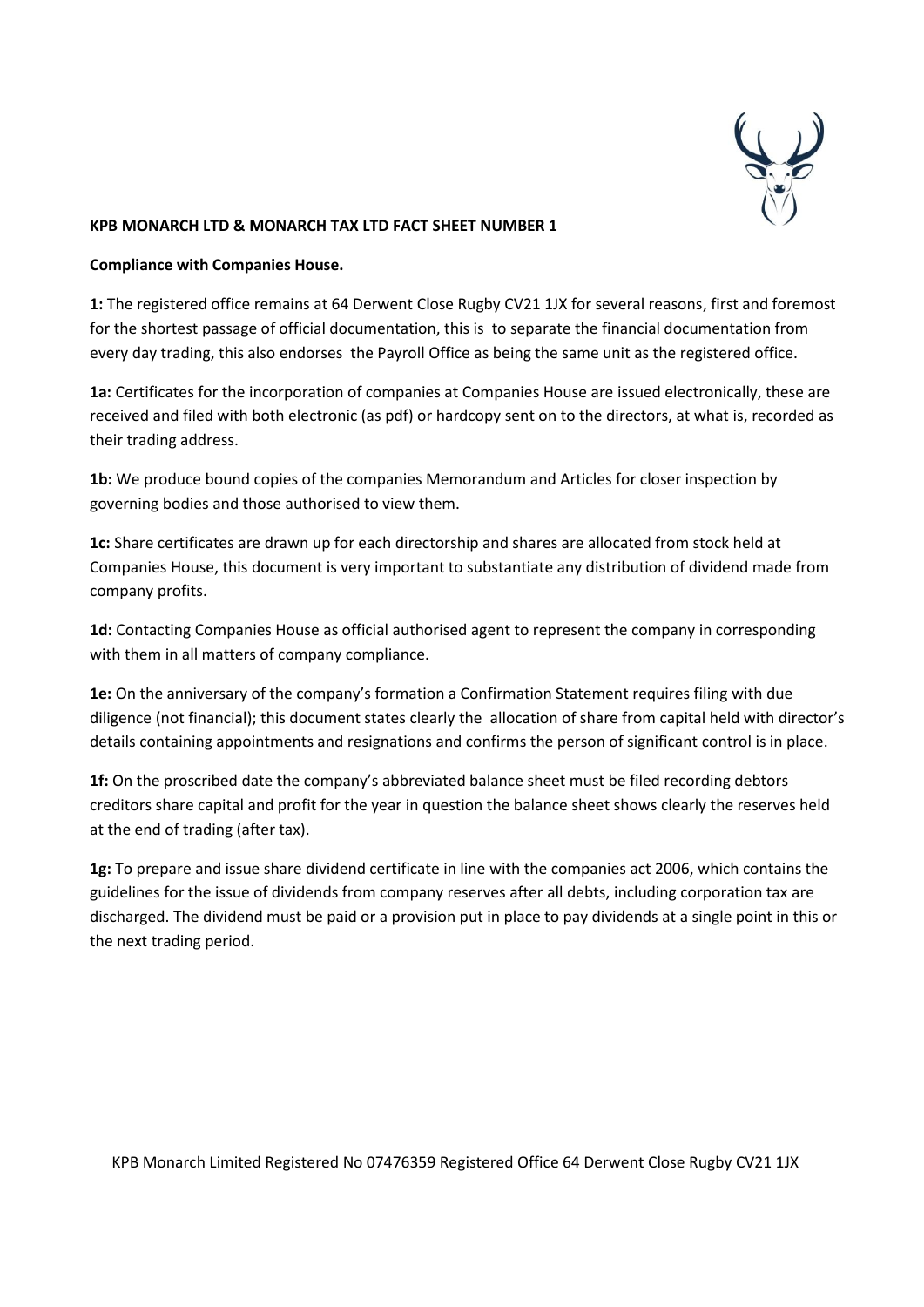

#### **The company and HMRC**

**2:** Register the company for corporation tax with the appropriate authority at HMRC, resulting in a Unique Tax Reference being issued to the company.

**2a:** Using the UTR we file for authority to act on behalf of the company to prepare and submit with due diligence all financial information required by the authorities.

**2b:** Prepare from information received the company accounts at year end, extracting this information from the complete accounts.

**2c:** File the Abbreviated Accounts at Companies House.

**2d:** File the accounts at HMRC through the CT600 online portal; the agreed accounts as prepared by ourselves and countersigned by the director as a true representation of the financial position of the company at the time of reporting (year-end).

**2e:** To ensure the company has access to Public Liability Insurance for those clients requiring this, we use Simply Business at Northampton and Octopus Insurance online, to achieve competitive rates.

KPB Monarch Limited Registered No 07476359 Registered Office 64 Derwent Close Rugby CV21 1JX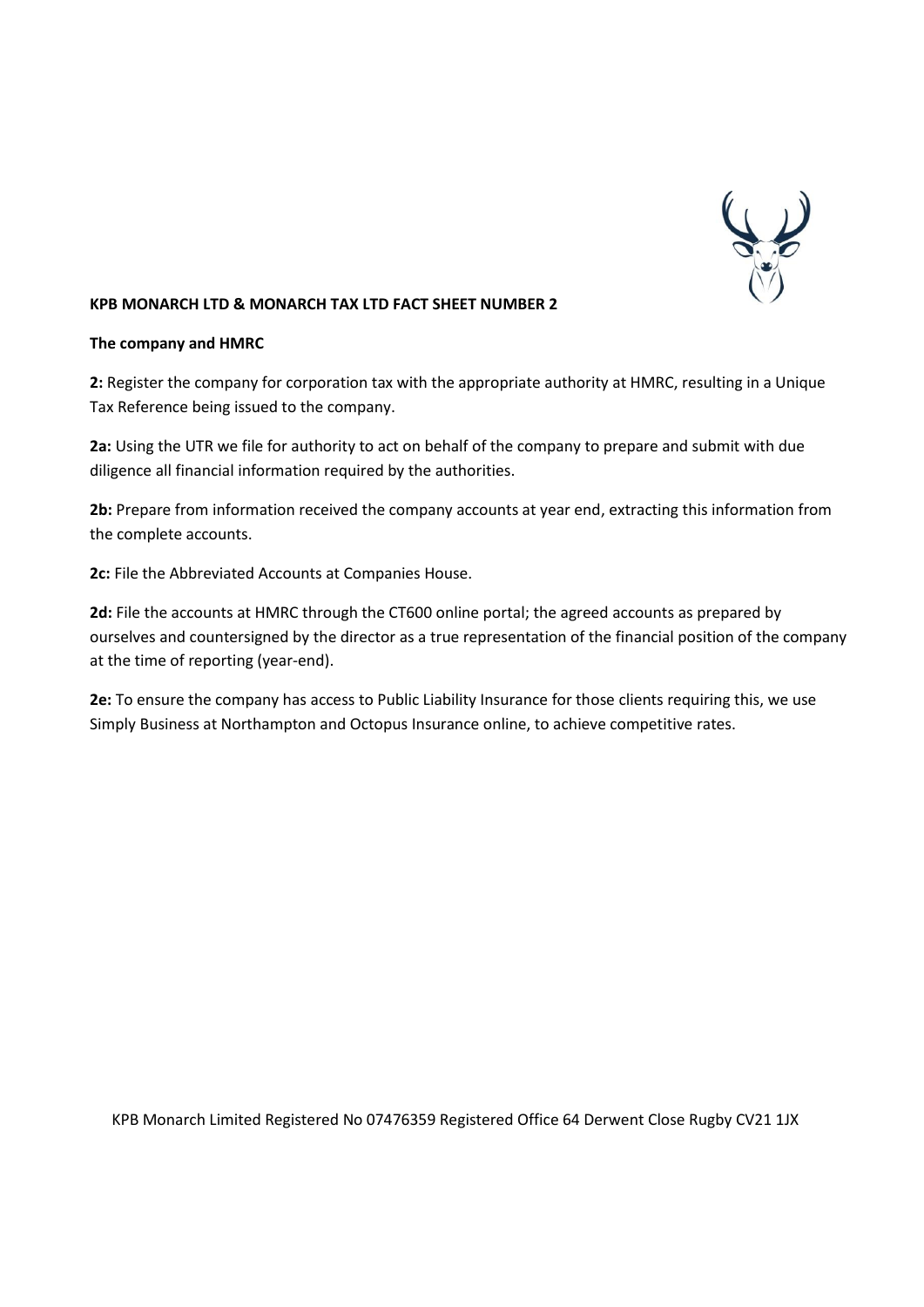

### **Day to Day**

**3:** Enter the weekly invoices and post them to appropriate ledgers with expenses apportioned.

**3a:** Day to Day assistance is to include providing supporting evidence of income to all agencies including CSA, CME, Tax Credits (Child and Working). This evidence is valuable in housing benefit applications, rental agreements and finally the documentation required by lenders in support of mortgage applications.

**3b:** To record in the company ledgers all losses and gains from invoices and receipts supplied by yourselves in the execution of your professional duties.

**3c:** To post all information to the master accounts for each company, on a monthly basis, to carefully monitor the income and expenditure within the trading period.

**3d:** To use working patterns to apply HMRC benchmarks agreed by them for use by contractors working in the temporary marketplace using their professional services.

KPB Monarch Limited Registered No 07476359 Registered Office 64 Derwent Close Rugby CV21 1JX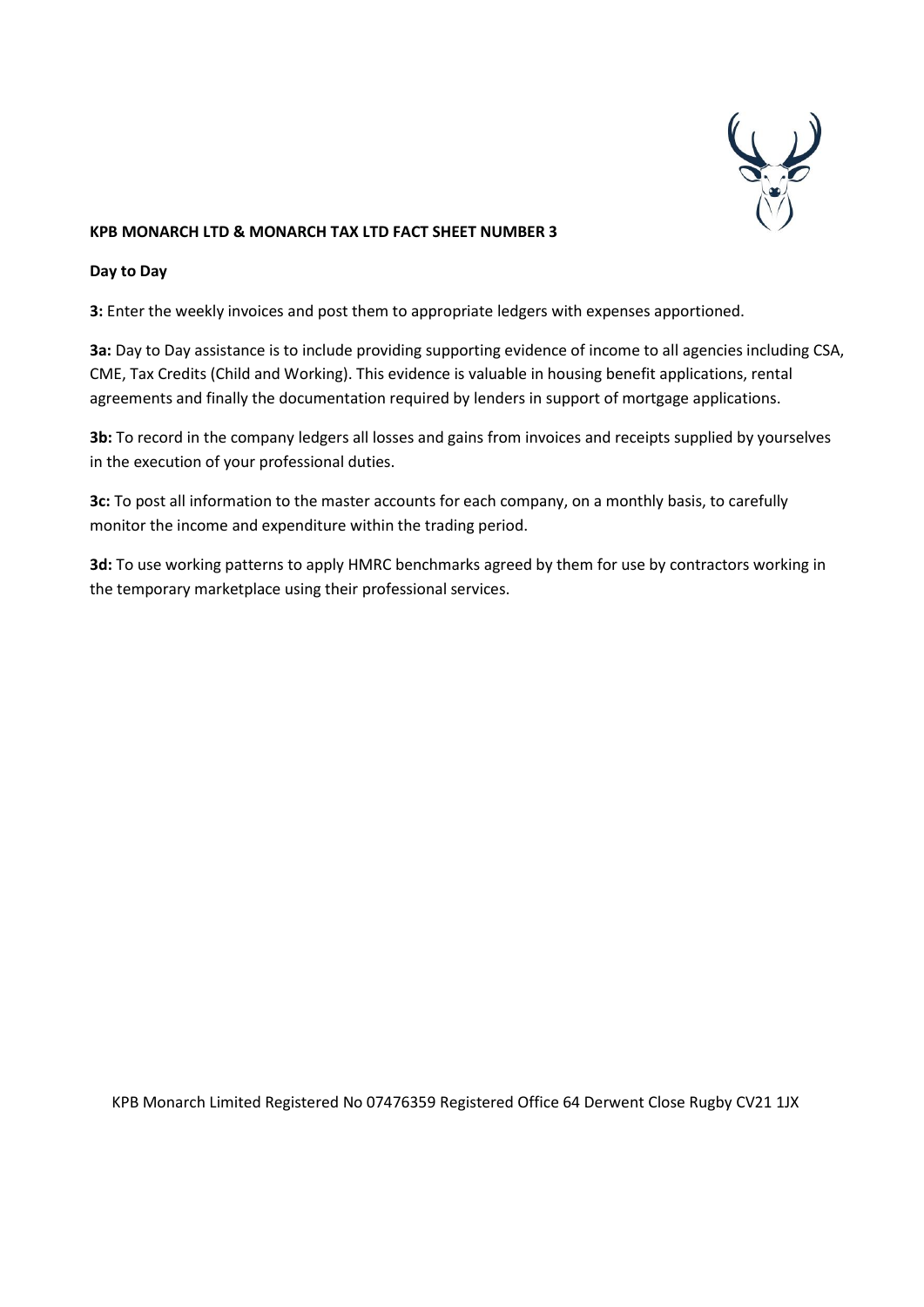

### **Directors Salary and company PAYE.**

**4:** Register the company with HMRC PAYE using the company UTR to establish a Pay Scheme for salaries and wages paid by the company.

**4a:** To register an authority to act on behalf of the company in relation to the day to day running of the Payroll Scheme.

**4b:** File each month on the due date the salary received by the director, to maintain this salary in line with directors tax coding and age, to maximise the basic rate allowance and ensure that there exists evidence of National Insurance Contributions paid at the Class 4 level, this confirms each year of directorship will have contributions into the government pension scheme in line with the cumulative NI requirements of a director.

**4c:** To prepare and record supporting evidence that the director is outside of the IR35 legislation, this will include the HMRC test as revised in 2016 for point scoring to differentiate between a genuine subcontracting position as opposed to one of, continual employment requiring the contractor to be part of the end users PAYE Scheme.

**4d:** The test for IR35 is complex but we use the following points to gain exemption from the regulations on behalf of all our directorships. No 3 endorses the company should endeavour to improve working practices to assist in profits year on year. No 8 indicates that the director via their company's engagement is responsible for general wear and tear and has an active repair and maintenance expense. No 9 Proves that the company and director remains at risk from being unable to recover monies from completed work which may total up to 10% of annual turnover. No 11 provides that the end user is able to insist upon the use of a substitute within the guidelines of safe working practice. No12 Actual substitution should and does take place at least once in any trading period. The very latest provision places more emphasis on the ability to provide a substitute, who has the equivalent level of experience, is acceptable to the end user (completed the assessment for the site) and is paid by you the main contractor and does not invoice direct the end user.

**4e:** To emphasise the clients status remains Employed and not Self-employed.